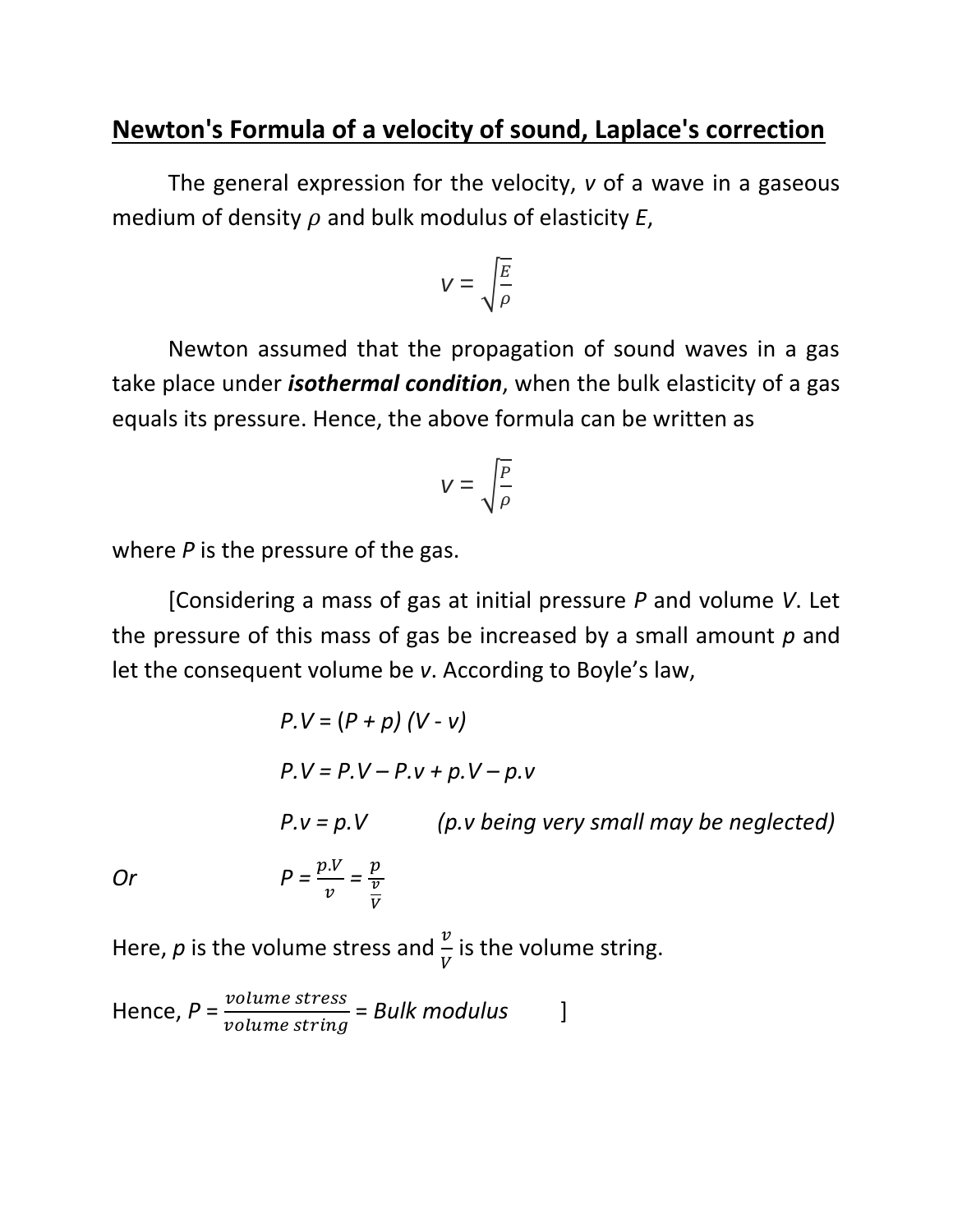## Error in Newton's formula for velocity of sound in air at N.T.P.

Normal air pressure = 76 cm Hg.= 76 x 13.59 x 980 dynes/cm<sup>2</sup> (*P)*.

At  $0^{\circ}$ C and at normal atmospheric pressure, the density of air  $= 0.001293$  g/cm<sup>3</sup>.

So, from Newton's formula, 
$$
V = \sqrt{\frac{76 \times 13.59 \times 980}{0.001293}} = 280 \text{ m/s}
$$

This calculated value of velocity of sound in air deffers from experimental value (332 m/s).

## Laplace's correction of Newton's formula

This differences between the experimentally observed value of velocity of sound in air and the calculated value was explained by Laplace. He pointed out that during propagation of sound wave, each layer of the medium is alternately compressed and rarefied. During compression the layer is heated and during rarefaction the layer is cooled. On account of the fact, that air is a bad conductor of heat as well as a bad radiator, heat cannot flow quickly from the heated layers to the cooled layers. Consequently, propagation of sound waves takes place under a *adiabatic consition*. Under adiabatic condition,

*P.V*<sup>Y</sup> = constant, where <sub>Y</sub> is the ratio of specific heat at constant pressure to the specific heat at constant volume.

Using the above relation Laplace showed that

$$
V = \sqrt{\frac{\gamma P}{\rho}}
$$

For air  $γ = 1.41$ . Substituting the value of  $γ$ , we get  $V = 332$  m/s.